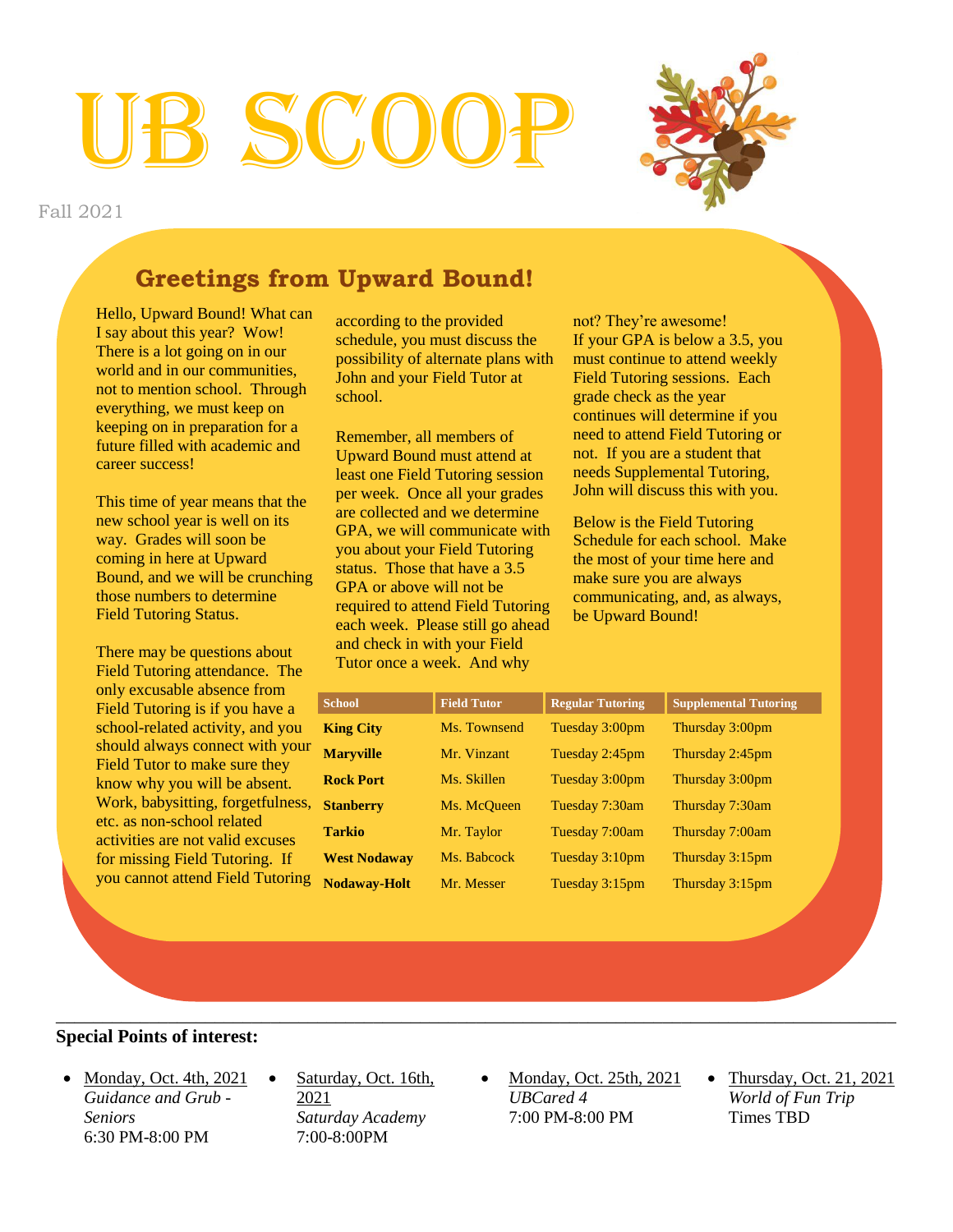## In this Issue:

| <b>Field Tutoring</b>                      | 1              |
|--------------------------------------------|----------------|
| <b>Checklists</b>                          | $\overline{2}$ |
| <b>UBCARED4</b> with<br>Mrs. Calfee        | $\mathcal{R}$  |
| Recruitment                                | 3              |
| <b>Important Dates</b>                     | $\overline{4}$ |
| <b>ACT Test Dates</b>                      | $\varDelta$    |
| <b>Senior Spotlight</b>                    | 5              |
| <b>Worlds of Fun!!!</b>                    | 5              |
| <b>How to Change</b><br><b>NW Password</b> | 6              |

### **Student Checklists**

As we've done the past couple of years, we will be completing the Upward Bound Student Checklists on Canvas, which is an online classroom format. We have determined that using Canvas for Checklists worked very well the past couple of years, so we are continuing with that format again this year. Your checklist is a list of tasks that must be completed each Academic year that you are an Upward Bound student. Since you are all regularly checking your Northwest

email (S\*\*\*\*\*\*@nwmissouri.edu), you should have seen (or soon will see) an email with an invitation to join Canvas. This is the online "class" for your Checklist. If you have not already, go ahead and join the class and take a look at it. You MUST contact John or Rachel if you are not able to join your Canvas class. Each assignment is listed, as well as a due date for each task. Please note: you can find the Student Handbook under "Files" on your Canvas site. Make sure you are utilizing your planner to record and keep track of all your assignment due dates.

#### **Juniors**

Junior year. Many of you might be thinking, "I've got plenty of time to plan for college." And you're right, there is a lot of time to plan, and NOW is the time to begin! This is the time to think to yourself, "What do I want to be when I grow up?" If you have not already determined what you would like to do, now is the time to start considering your potential college majors. Start by identifying your interests, then use those to narrow down which majors are most suited for you. If you are not sure what career you would like to pursue, consider taking a career assessment test. The Interest Inventory in Missouri Connections is a great one.

Once you have narrowed down what you would like to do, you can then begin researching appropriate colleges. Begin to make a list of which colleges have the major you are interested in, then look at the size, location, and educational reputation of each school. Think about how good of a fit each school would be for you on a personal level. Your Junior Checklist is actually designed to help you with this task. Consider going on college visits to your top choices. Contact Rachel if you would like help planning a personal college visit.

While you do not necessarily have to worry about scholarships during your junior year, it's not a bad idea to begin looking at them. This can actually help you next year as a senior. Research now means better research next year. Your hard work now and as you continue toward finishing high school will definitely pay off!

#### **Sophomores**

Your first year of high school is behind you. You can breathe. You're now prepared to start thinking ahead toward college and your future career. See what I did there?  $\bullet$  Don't worry, you are just at the beginning stages of planning. Step 1: keep up with your grades. Your GPA is a strong factor in your success, so make sure you are working hard to maintain those grades. Being involved in multiple activities in your school and in your community will help to bolster your scholarship and college applications in the future, so make sure you consider activities that you can be involved in now. You can also begin looking at colleges this year. Think about what you would like to do in the future and keep this in mind as you conduct your research. Look at colleges' requirements for high school and communicate with your school counselor to make sure you are keeping on track toward your path of success. It's never too early to plan for and work toward success!

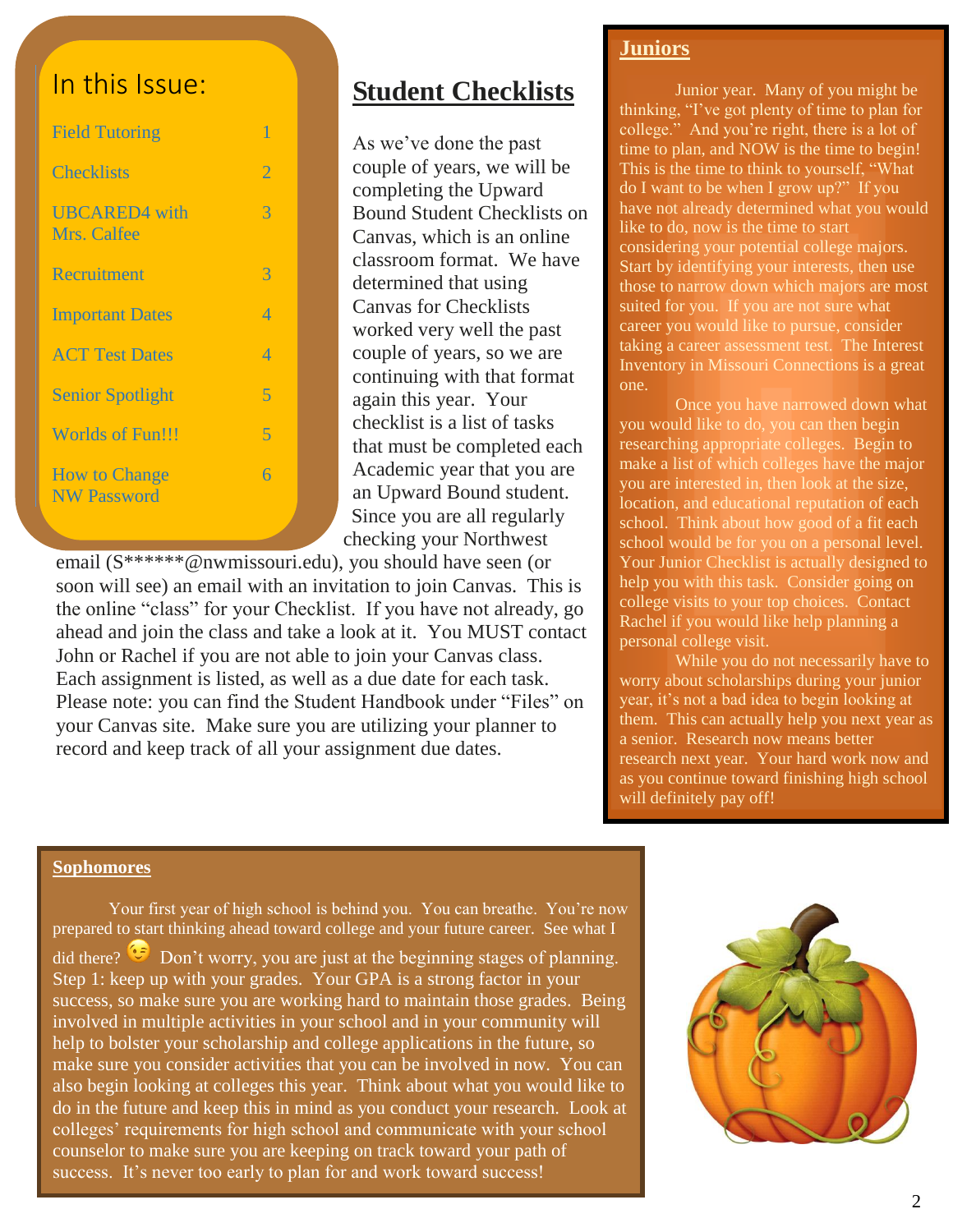#### **Seniors**

It's here! Senior year! Many of you have expressed, "I thought I'd never get here." The excitement is palpable, but the stress of finishing your high school career successfully is also very noticeable. Don't worry, Upward Bound is here to help! You all know that senior year is the time to really work on and finalize your plans for college. College applications are being submitted and scholarships are on your mind. A few things to remember: a good recommendation can go a long way. Make sure you are maintaining positive relationships with teachers, coaches, and others that can provide a good recommendation for you. Keep them up-to-date with what activities you are doing and how things are going for you. Make sure when asking for a recommendation that you give them plenty of time to complete it and don't forget a Thank-You note!

When submitting scholarship and college applications, pay close attention to your grammar, spelling, and punctuation. This document is their first impression of you, so make it look good! Make sure, when writing an essay, to personalize it to the scholarship committee or to that particular school. Include reasons for your choice and why you should be selected. If there's a time to brag about your accomplishments, now is it! Don't forget to track all of your documents and submissions. Forgetting a vital document will surely affect your potential acceptance.

When looking for scholarships, make sure you are consistently looking at what scholarships are available in the near, and even a little farther out, future. Do not wait until the scholarship deadline. There is no harm in submitting applications early. Remember to keep track of your scholarship submissions for your Senior Checklist assignment.

If you receive a college acceptance, let the UB Central staff know so that we can congratulate and celebrate you! We love getting good news! Once you receive word from the colleges you are applying to, make sure you are taking into consideration your financial need, the school's distance from home, and the environment to make sure you are picking the best institution for you. Remember to contact Rachel if you need any assistance planning a personal college visit.

Finally, just keep on keeping on. The finish line is getting closer, and your hard work will pay off very soon. You got this, Seniors!!!

### Recruitment for new Upward Bound Participants is happening now! Some applications have been submitted, but we always welcome more. Spread the word about

how amazing Upward Bound is and tell your friends to apply! Deadline to submit an application is

**November 20, 2021.**

#### **UBCARED4 with Mrs. Calfee Each monthly session will be from 7:00-8:00 PM**

Next session: Monday. October 25th

All Upward Bound students welcome!!! Attendance is not required.

- Join Mrs. Calfee as she leads us in activities that help us unwind. This reminds us how to properly care for ourselves, mentally, physically, and emotionally while being silly and having fun!
- Send Rachel an email if you'd like to sign up to receive the supplies for UBCARED4 sessions.
- All are welcome to attend, even if you didn't sign up! A Zoom link for each session will be sent to your NW email.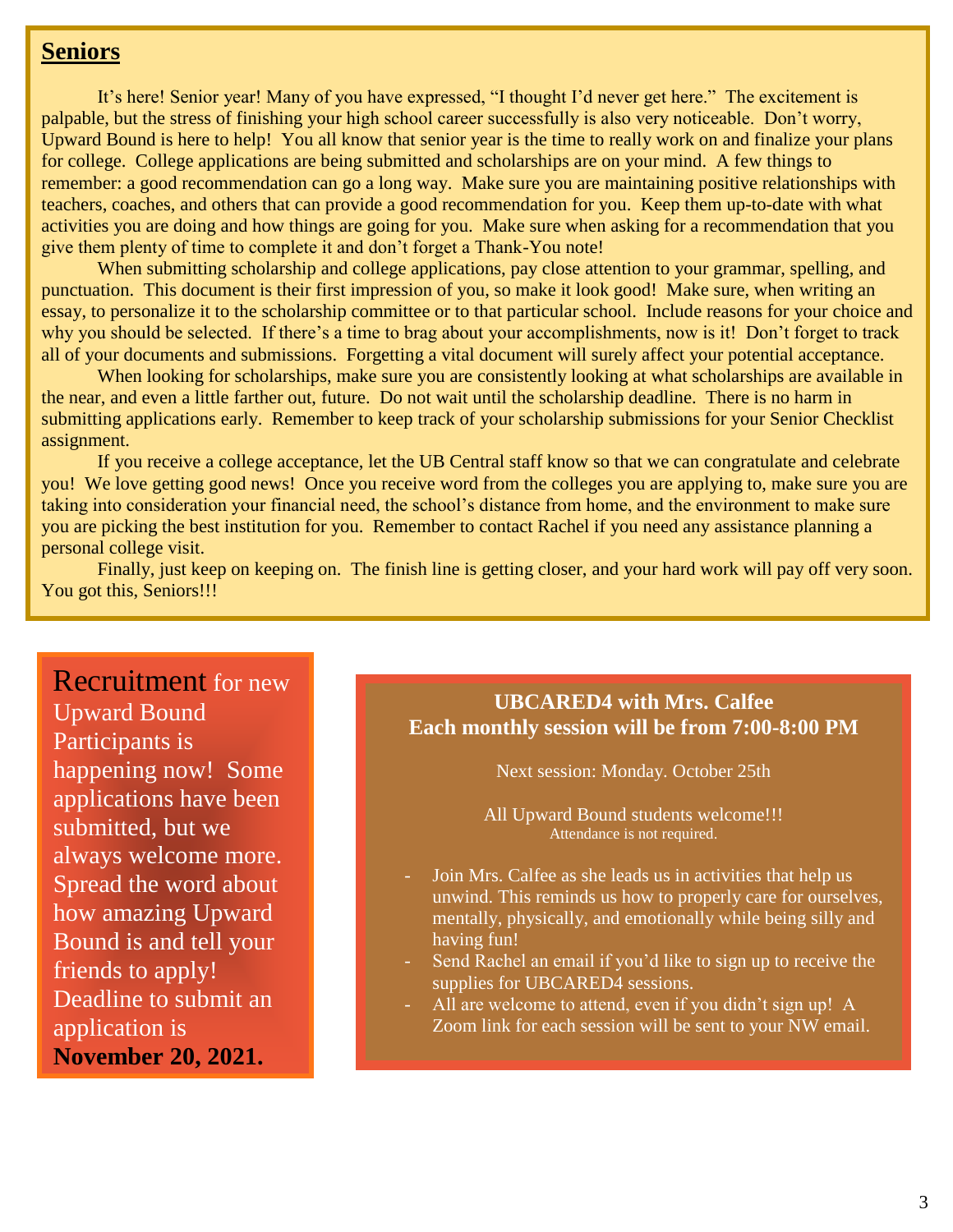# Important Dates

#### Fall 2021 Saturday Academy Dates

Upward Bound Saturday Academies take place from 8:30 AM-12:30 PM on the 3<sup>rd</sup> floor of the Administration Building at Northwest Missouri State University

| September 25 | Saturday Academy / Visitors Welcome           |  |
|--------------|-----------------------------------------------|--|
| October 16   | Saturday Academy / Visitors Welcome           |  |
| November 20  | Saturday Academy / Visitors Welcome           |  |
| December 4   | Saturday Academy / Visitors Welcome           |  |
| January 29   | Saturday Academy / New Student<br>Orientation |  |



#### College Visits

Seniors are currently submitting votes for their top college visit choices. Rachel will be working on finalizing College Visits to:

> University of Central Missouri (UCM) – 10/28 MIZZOU – Date TBD

(other options that students can still vote on via an email to Rachel)

Missouri State University Truman State University University of Nebraska-Lincoln (UNL)

Check your NW email for updates!

# ACT Test Dates

| <b>Test Date</b> | Registration<br>Deadline | Late Fee<br>Required |
|------------------|--------------------------|----------------------|
| Oct. 23, 2021    | Sept. 17, 2021           | October 1, 2021      |
| Dec. 11, 2021    | Nov. 5, 2021             | Nov. 19, 2021        |
| Feb. 12, 2022    | Jan. 7, 2022             | Jan. 21, 2022        |
| Apr. 2, 2022     | Feb. 25, 2022            | Mar. 11, 2022        |
| Jun. 11, 2022    | May 6, 2022              | May 20, 2022         |
| July 16, 2022    | June 17, 2022            | June 24, 2022        |

**Always use the Upward Bound code: 9713**

 $\mathcal{L}^{\mathcal{L}}$  . Each UB participant can utilize 2  $\mathcal{L}^{\mathcal{L}}$  and utilize 2  $\mathcal{L}^{\mathcal{L}}$ waivers. Forms are available by contacting the UB office.

For more information go to http://www.actstudent.org UPWARD BOUND IS OFFERING ACT VOUCHERS TO ALL UPWARD BOUND STUDENTS DURING THE 2021-22 ACADEMIC YEAR. EACH TIME YOU PLAN TO TAKE THE ACT, YOU CAN ASK FOR A UB ACT VOUCHER

EMAIL RACHEL TO GET YOURS!

<u> La La La La La La La La La L</u>

### Canvas Due Dates:

**Oct. 31** – Must have completed a oneon-one session with John or Rachel. (Schedule a session even if it's after the Due Date without penalty!)

**Check your Canvas Checklist for other Due Dates in the Fall**

> 2022 UB Summer Session June 5-July 8

2022 Summer Enrichment Trip July 11-15

#### **UB Contact Information**

Office: 660-562-1630 Fax: 660-562-1631 Email: [jvanderpool@nwmissouri.edu](mailto:jvanderpool@nwmissouri.edu) [wistrom@nwmissouri.edu](mailto:wistrom@nwmissouri.edu) ub.nwmsu@gmail.com <sup>4</sup>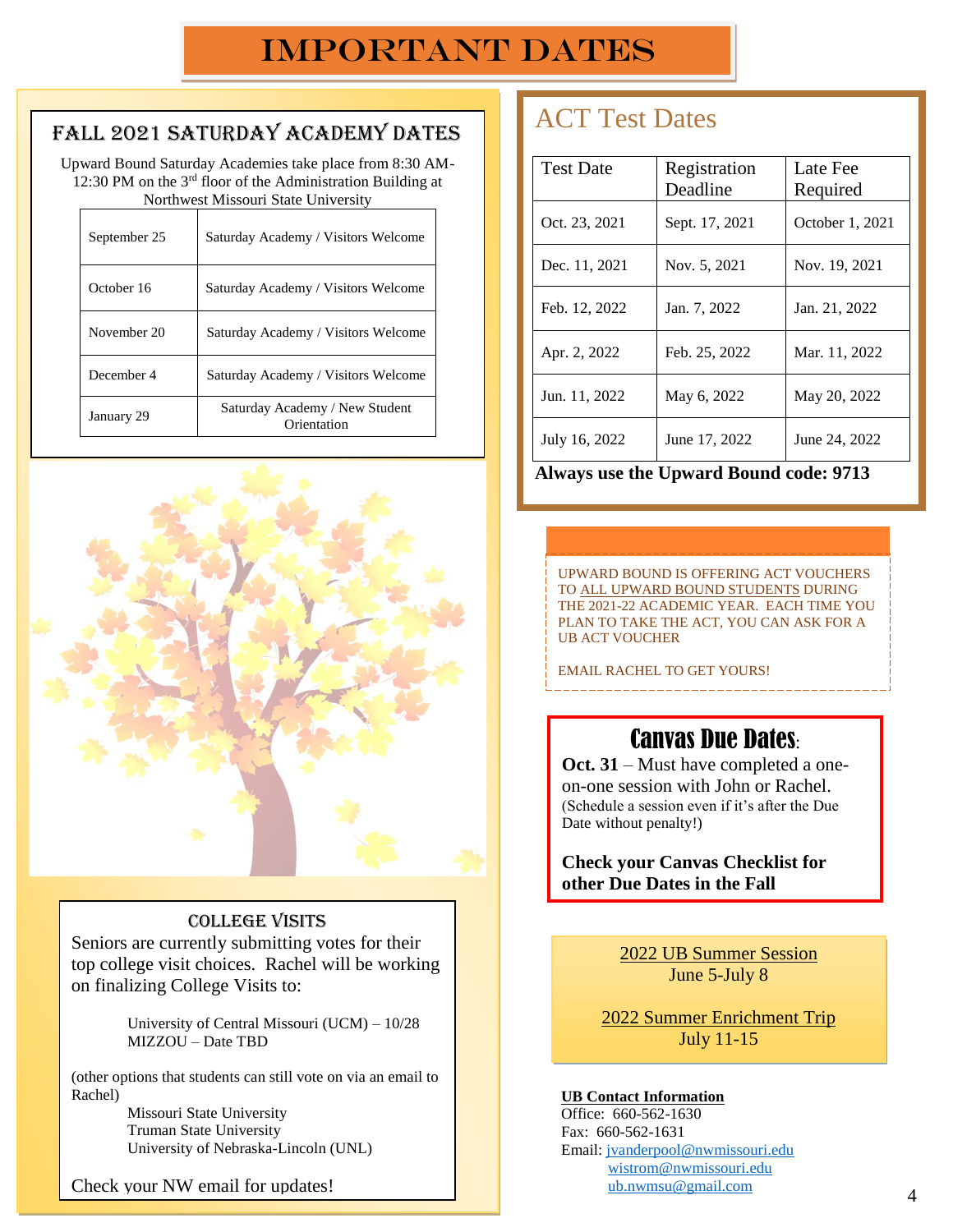

# SENIOR SPOTLIGHT!

# Interview with Brooke Hittle



**How long have you been in Upward Bound?**  This is my fourth year in Upward Bound.

**What part of being in Upward Bound do you think has contributed the most to your academic success?** 

Probably being able to be taught by the amazing teachers we have at Upward Bound and seeing different ways of learning.

#### **Favorite memory from Upward Bound?**

Getting to go to Buffalo, New York with Upward Bound during our Merit Trip. It was probably my favorite trip of all and the people that went were amazing. I would definitely go back if I had the chance to.

#### **Any other things you'd like to add to tell prospective students?**

Upward Bound is a family not just a group of people, Upward Bound gives you a chance to take chances on things you wouldn't do on your own. It is the best program I have been in and it is going to be hard leaving it after this year. Our Upward Bound Family is a family you won't get to experience anywhere else.



Upward Bound is headed to Worlds of Fun!

On Thursday, October 21<sup>st</sup>, 2021, UB students that have signed up will gather on the Northwest campus to load up a Bearcat bus and head down to Kansas City. We will start the morning with a College Visit in the area, and then we will go "play hard" at Worlds of Fun. If you are interested in attending this fun UB outing, please email Rachel by Friday, October  $15<sup>th</sup>$  so that you can be added to the list. We are only able to take current UB students that have signed up prior to the day. Watch your email for more details!